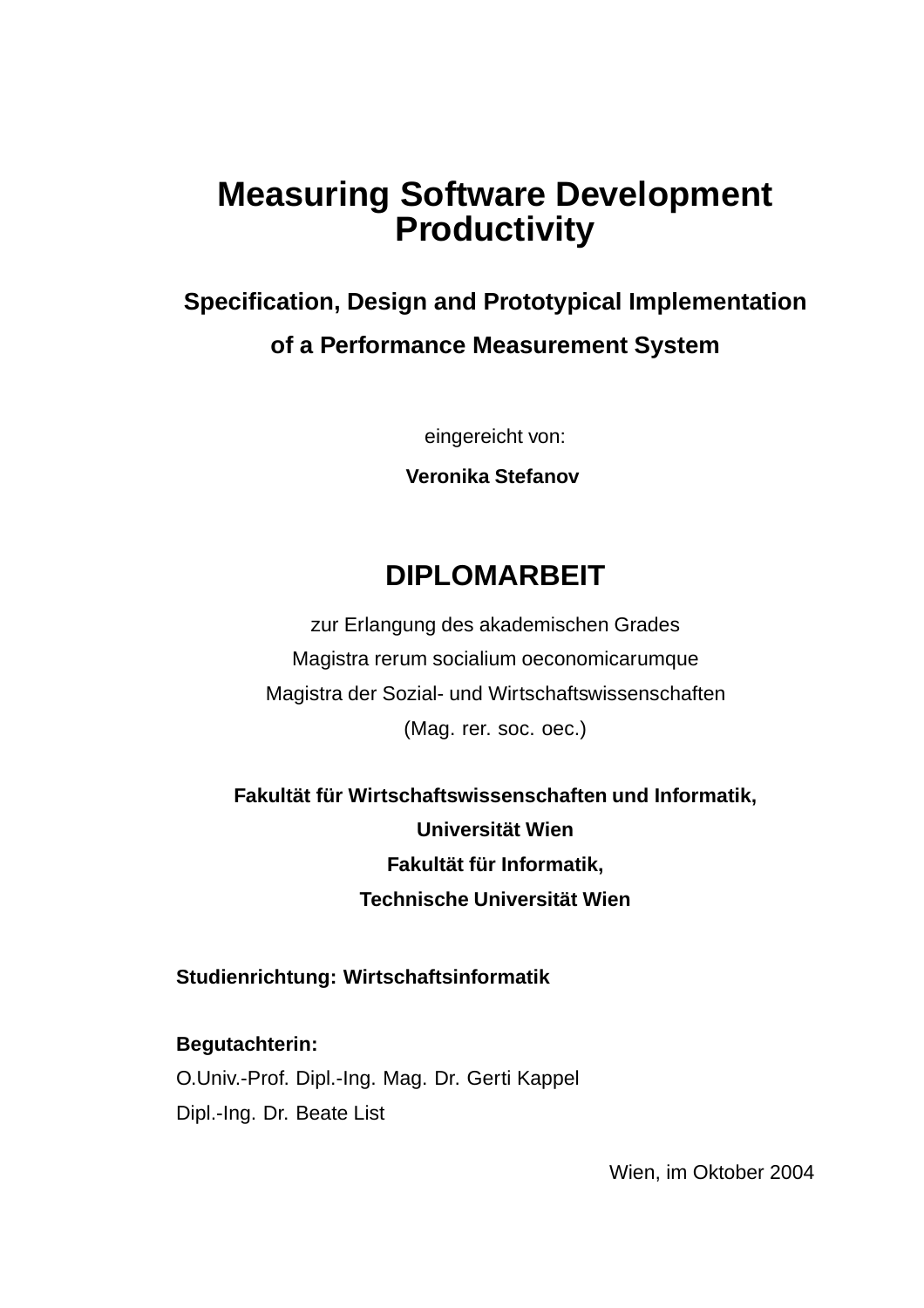"Measurements are the key. If you cannot measure it, you cannot control it. If you cannot control it, you cannot manage it. If you cannot manage it, you cannot improve it." - H. J. Harrington

#### **Abstract**

Companies require software process performance measurement systems in order to reach higher levels of the Capability Maturity Model and gain long term competitive advantages. Current measurement programs suffer from missing, invalid or delayed data, and a lack of metrics standards and analysis functionality. In order to avoid these limitations, the approach utilized in this thesis employs balanced, goal-oriented metrics based on a stakeholder-driven methodology to analyse the software development process. Decision support technology enables the integration and visualization of data gathered from various sources in the organization. This approach was designed and implemented as a generic prototype on the Lotus Notes platform, extending the product range of a Vienna software company by adding a component to a software quality and test suite. The software process of a major customer in the insurance industry was analysed as a sample process.

#### **Kurzfassung**

Unternehmen benötigen Softwareprozess Performance Measurement Systeme, um höhere Stufen des Capability Maturity Models zu erreichen und langfristige Wettbewerbsvorteile zu erzielen. Bestehende Measurement-Programme sind durch fehlende, ungültige oder verspätet eintreffende Daten, einen Mangel an Standards sowie fehlende Analysefunktionen beeinträchtigt. Der in dieser Arbeit verwendete Ansatz behebt diese Schwächen durch ausgeglichene und zielorientierte Metriken, die auf Basis der Prozess-Stakeholder abgeleitet werden. Decision Support-Technologie ermöglicht die direkte Einbindung und Visualisierung der Daten, die aus verschiedensten Datenquellen im Unternehmen stammen. Dieser Ansatz wurde als generischer Prototyp, der die Produktpalette eines Wiener Softwareunternehmens erweitert, auf der Lotus Notes-Plattform konzipiert und implementiert. Als Beispielprozess wurde der Softwareprozess eines Kunden aus der Versicherungsbranche analysiert.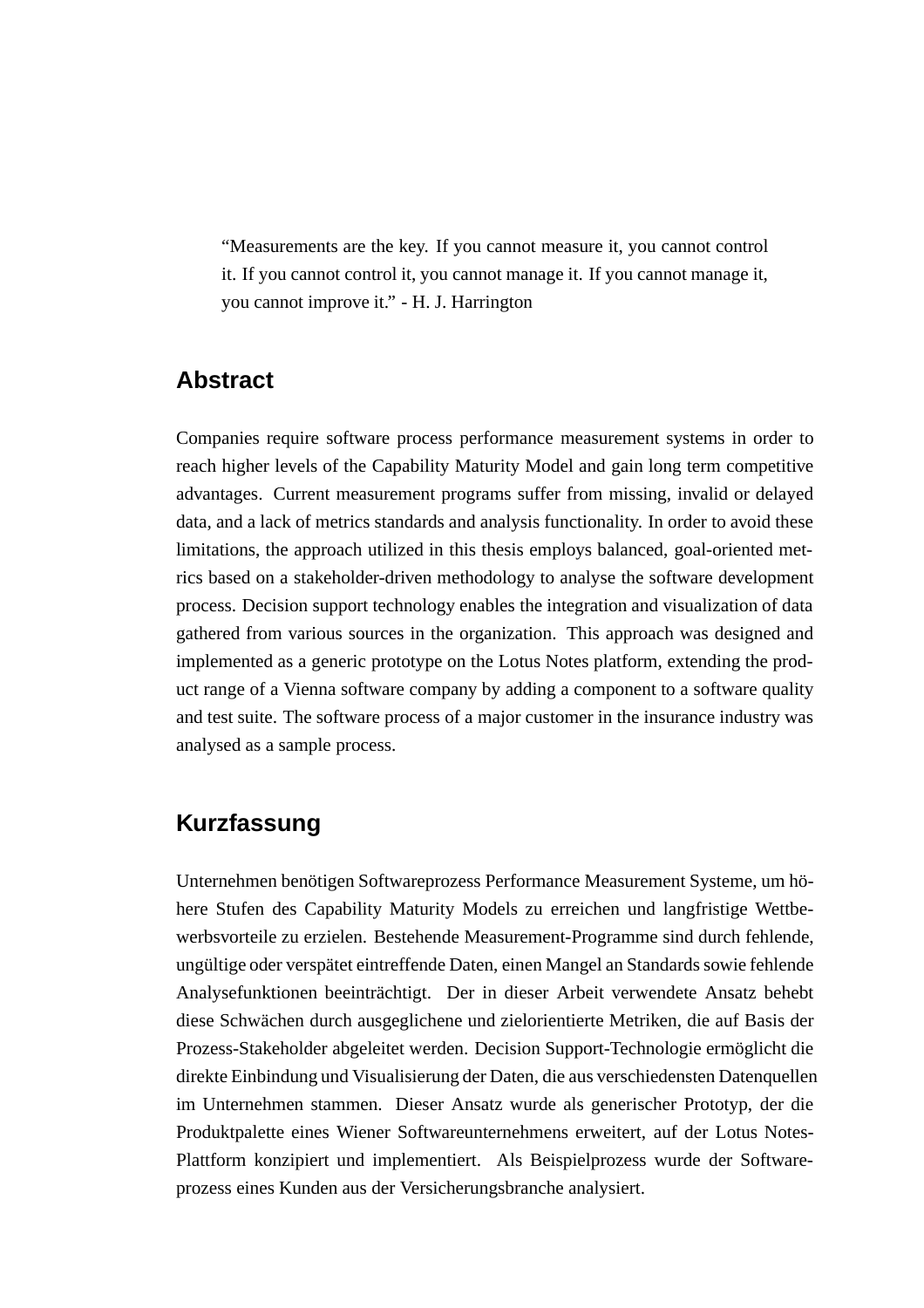# **Contents**

| 1   | <b>Introduction</b><br><b>Process Management</b><br>$\mathbf{2}$ |                             |                                                           |    |  |  |
|-----|------------------------------------------------------------------|-----------------------------|-----------------------------------------------------------|----|--|--|
|     |                                                                  |                             |                                                           |    |  |  |
|     | 2.1                                                              | <b>Processes</b>            |                                                           |    |  |  |
|     |                                                                  | 2.1.1                       |                                                           | 13 |  |  |
|     |                                                                  | 2.1.2                       |                                                           | 14 |  |  |
|     |                                                                  | 2.1.3                       |                                                           | 17 |  |  |
| 2.2 |                                                                  |                             |                                                           | 25 |  |  |
|     |                                                                  | 2.2.1                       | Measuring the Performance of Businesses                   | 26 |  |  |
|     |                                                                  | 2.2.2                       | Measuring the Performance of Processes                    | 29 |  |  |
|     |                                                                  | 2.2.3                       | Requirements for Software Process Performance Measurement |    |  |  |
|     |                                                                  |                             |                                                           | 48 |  |  |
| 3   |                                                                  | 53<br><b>Project Design</b> |                                                           |    |  |  |
|     | 3.1                                                              |                             |                                                           | 53 |  |  |
|     | 3.2                                                              |                             | The Organization: Objentis Software Integration GmbH      | 54 |  |  |
|     |                                                                  | 3.2.1                       |                                                           | 55 |  |  |
|     | 3.3                                                              |                             |                                                           | 58 |  |  |
|     |                                                                  | 3.3.1                       |                                                           | 58 |  |  |
|     |                                                                  | 3.3.2                       |                                                           | 60 |  |  |
|     |                                                                  | 3.3.3                       |                                                           | 61 |  |  |
|     |                                                                  | 3.3.4                       |                                                           | 63 |  |  |
| 4   | Implementation<br>67                                             |                             |                                                           |    |  |  |
|     | 4.1                                                              |                             |                                                           | 67 |  |  |
|     |                                                                  | 4.1.1                       |                                                           | 67 |  |  |
|     |                                                                  | 4.1.2                       |                                                           | 70 |  |  |
|     | 4.2                                                              |                             | 70                                                        |    |  |  |
|     |                                                                  | 4.2.1                       |                                                           | 73 |  |  |